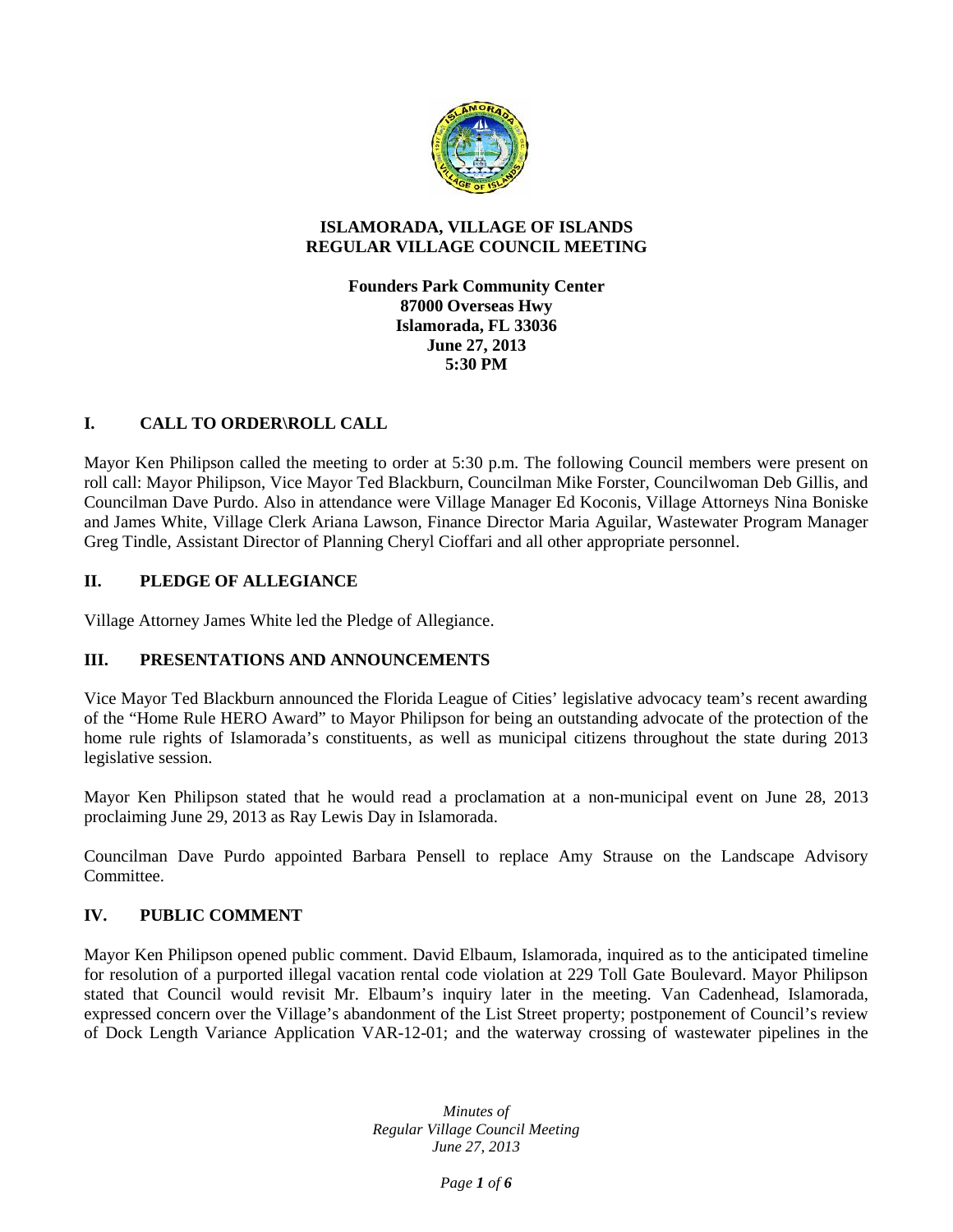Village. Randy Bell, Water Resource Technologies, Marathon, suggested the Village purchase grinder pumps for residents to ensure that pumps of a good quality are installed. Mayor Philipson closed public comment.

## **V. AGENDA: Request for Deletion / Emergency Additions**

There were no emergency additions or deletions to the agenda.

## **VI. CITIZENS' ADVISORY COMMITTEE UPDATES**

No Advisory Committee updates were presented.

# **VII. VILLAGE MANAGER REPORTS AND UPDATES**

#### **A.** Update on Planning and Development Services

Village Manager Ed Koconis advised Council that the Building, Planning and Code Enforcement staff had attended an all-day customer service training. Mr. Koconis presented a project list detailing projected dates and staff assignments that address the Land Development Regulation amendments proposed by Ad Hoc Planning and Development Services Citizens' Advisory Committee.

Mayor Ken Philipson requested an update on the Winn Dixie development application. Mr. Koconis reported that the Winn Dixie applicant will be submitting a proposed amendment for a structure of the same size but with different locations for secondary access.

Councilman Dave Purdo requested the Village Manager provide a summary to him of the Planning Department's June 27, 2013 meeting with Rebecca Jetton. Mr. Koconis summarized the meeting for Council. Mayor Philipson advised Council he had met with Rebecca Jetton and directed the Village Manager to plan a meeting with hoteliers and the Chamber of Commerce to address how they can enhance their properties.

Mr. Koconis presented an update on the Mosquito Control Board property. The initial Phase I assessment indicated the need for a Phase II assessment, with an associated total cost of approximately \$13,000. He distributed a handout entitled "Mile Marker 81.8 Property – Preliminary Information – 6/27/13." Mr. Koconis inquired whether Council wished to move forward with preparation of a Phase II Environmental Assessment. Fire Chief Terry Abel explained that acquisition of the property is critical in providing the space needed for fire personnel training. Mayor Philipson inquired if it was possible to negotiate a longer lease for the property to amortize the expense. Mr. Koconis advised Council that Monroe County would grant the lease for only five (5) years. Councilman Mike Forster inquired whether there were any concerns regarding contamination. Chief Abel stated that he did not feel the potential for major environmental hazards is great. Council directed staff to move forward with preparation of a Phase II Environmental Assessment.

### **VIII. CONSENT AGENDA**

**A.** Minutes: **TAB 1**

June 4, 2013 Village Council Workshop (Legal Services)

June 4, 2013 Special Call Village Council Meeting (Legal Services)

June 13, 2013 Village Council Workshop (Noise)

*Minutes of Regular Village Council Meeting June 27, 2013*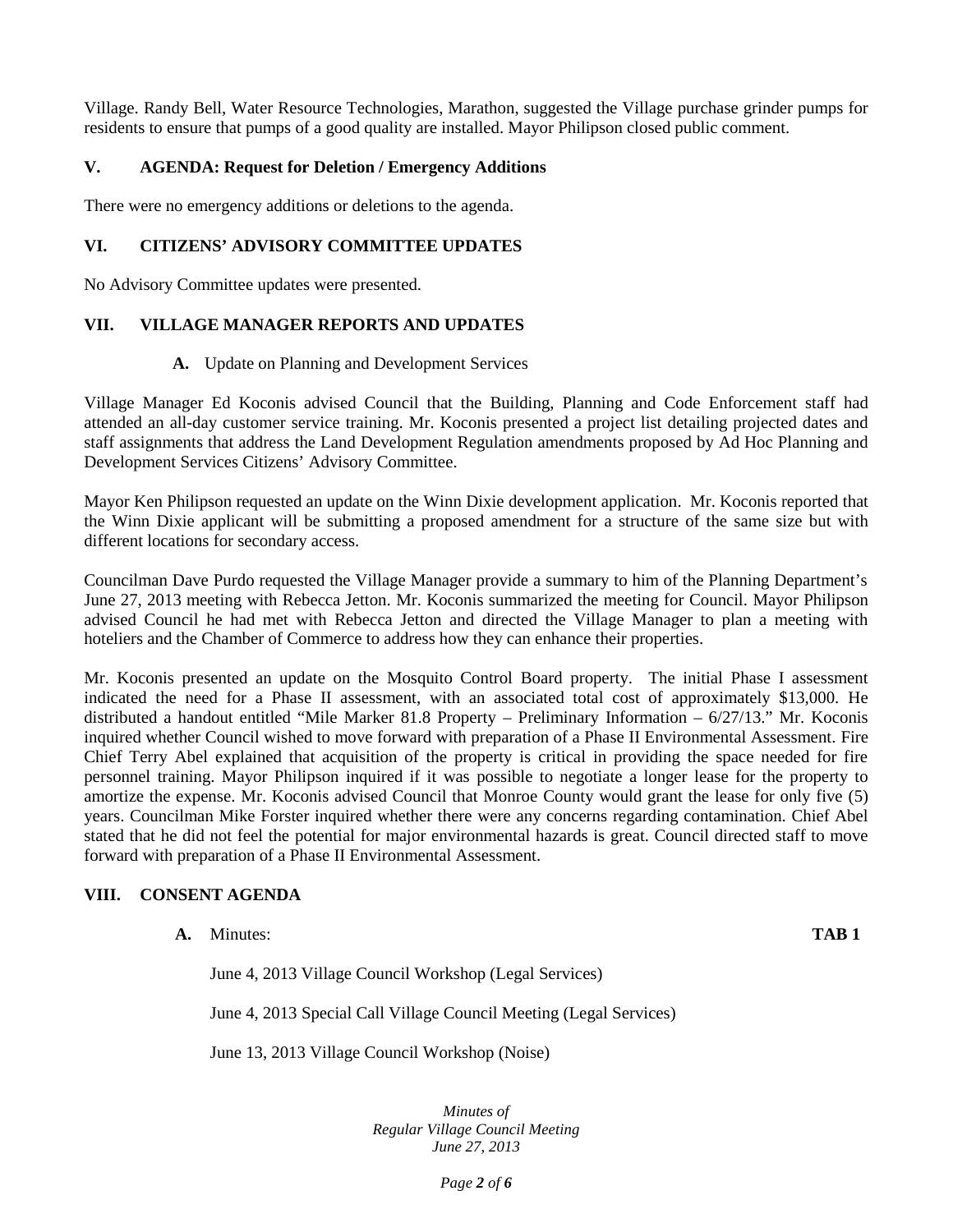June 13, 2013 Regular Village Council Meeting

- **B.** Proposed Resolution Approving an Affordable Housing Agreement between **TAB 2** Islamorada, Village of Islands, Florida and Glory of the Atlantic, LLC for Project MN-12-02
- **C.** Proposed Resolution Approving an Affordable Housing Agreement between **TAB 3** Islamorada, Village of Islands, Florida and Glory of the Atlantic, LLC for Project SP-13-02

Councilwoman Deb Gillis offered a motion to approve the consent agenda; Councilman Dave Purdo seconded the motion. Mayor Philipson called for public comment; there was none. Council voted all in favor and the motion passed 5-0.

# **IX. ORDINANCES**

**A.** First Reading - Land Development Regulations Text Amendment to Outdoor **TAB 4** Seating Areas

Village Attorney James White read the title of the resolution. Assistant Planning Director Cheryl Cioffari delivered the staff report to Council. Vice Mayor Ted Blackburn inquired regarding the impact of the proposed amendment. Ms. Cioffari stated that no impact was anticipated. Mayor Ken Philipson called for public comment; there was none. Councilwoman Deb Gillis made a motion to approve; Councilman Mike Forster seconded the motion. Council voted and the motion passed 5-0.

> **B.** First Reading - Land Development Regulations Text Amendment to Outdoor **TAB 5** Lighting

Village Attorney James White read the title of the ordinance. Cheryl Cioffari delivered the staff report to Council. Mayor Ken Philipson called for public comment. Van Cadenhead stated he was pleased with the outcome of the lighting ordinance. Mayor Philipson closed public comment. Councilman Dave Purdo offered a motion to approve; Councilwoman Deb Gillis seconded the motion. Council voted and the motion passed 5-0.

### **X. QUASI-JUDICIAL**

**A.** Resolution ApprovingDock Length Variance (VAR-12-01) by Scott Daiagi for **TAB 6** Property Located at 89401 Old Highway, Plantation Key, Parcel Number 00092490-000000

This item was deferred to the July 25, 2013, 5:30 PM, Regular Village Council Meeting.

### **XI. RESOLUTIONS**

**A.** Resolution Approving the Residential Building Permit Allocation System Ranking **TAB 7** and Awards: Quarter 2 of 2013

Village Attorney James White read the title of the resolution. Assistant Planning Director Cheryl Cioffari delivered the staff report to Council. Mayor Philipson called for public comment; there was none. Councilwoman

> *Minutes of Regular Village Council Meeting June 27, 2013*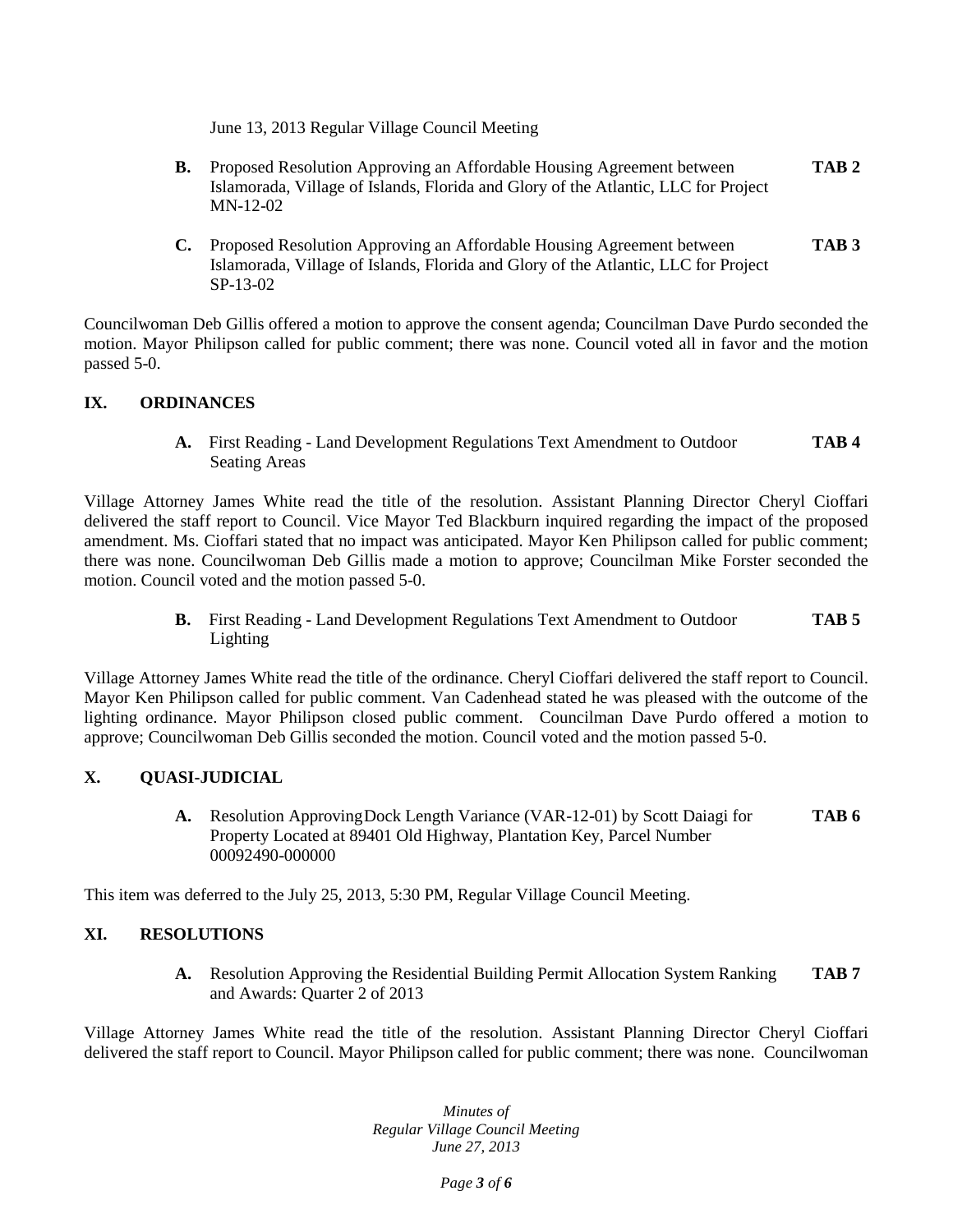Deb Gillis offered a motion to approve; Councilman Mike Forster seconded the motion. Council voted and the motion passed 5-0.

# **XII. MOTIONS**

No additional motions were made.

#### **XIII. WASTEWATER MATTERS**

#### **A.** Wastewater Project Update **TAB 8**

Wade Trim, Inc. Vice Principal Tom Brzezinski presented the update to Council. Mr. Brzezinski stated that the work on the pipeline to Key Largo continues and construction is expected to be complete in November. He advised that patching in North Plantation Key is complete over the trenches and the pits are in process of being hooked up; patching and testing are ongoing on Middle Plantation Key; the vacuum sewer is installed on Middle Plantation Key Old Highway; work will begin shortly on the low pressure force main; the bore under Tavernier Creek is expected to begin in July and take approximately six weeks to complete; and that construction on Windley Key and the Middle Plantation Key low pressure system is expected to commence in July.

Councilman Dave Purdo inquired about the North Plantation Key system fixes. Mr. Brzezinski responded that pressures in the system are high and it appears to be functioning adequately, a report on the fixes in being prepared for Council.

Mayor Ken Philipson inquired when Council could expect the staffing report. Mr. Brzezinski indicated in would be ready either July 25 or August 8, 2013. Mayor Philipson asked for the timing on the land easement acquisitions. Wastewater Program Director Greg Tindle explained that all background work is completed on the properties and that the Village is awaiting owner's responses to offers made contingent upon Council approval. Village Attorney Nina Boniske advised Council to seek alternative locations if these acquisitions do not go through to avoid delaying the construction schedule.

Councilman Purdo inquired about the use and installation of grinder pumps. Mr. Brzezinski explained that a low pressure pump system does provide a benefit and would recommend providing specifications to property owners on the appropriate equipment to purchase. Wes Self, Layne Reynolds, recommended the Village standardize pumps or develop specs limited to two or three types; and projected a short supply of pumps over next twentyfour (24) months. Randy Bell expressed the benefit of the Village purchasing the pumps would be bulk pricing and sales tax exemption on the equipment. Vice Mayor Ted Blackburn requested grinder pump options be included in the next monthly wastewater report.

Council agreed that Vice Mayor Blackburn attend the Key Largo Wastewater Treatment District Board Meeting the following week as Village representative.

Mayor Philipson called for public comment. Van Cadenhead requested that grinder pumps be standardized throughout the Village and inquired as to the expected lifetime and maintenance for underwater pipelines. Mayor Philipson closed public comment.

**B.** Discussion and Direction Regarding Village Wide Pavement Repair and Overlay **TAB 9**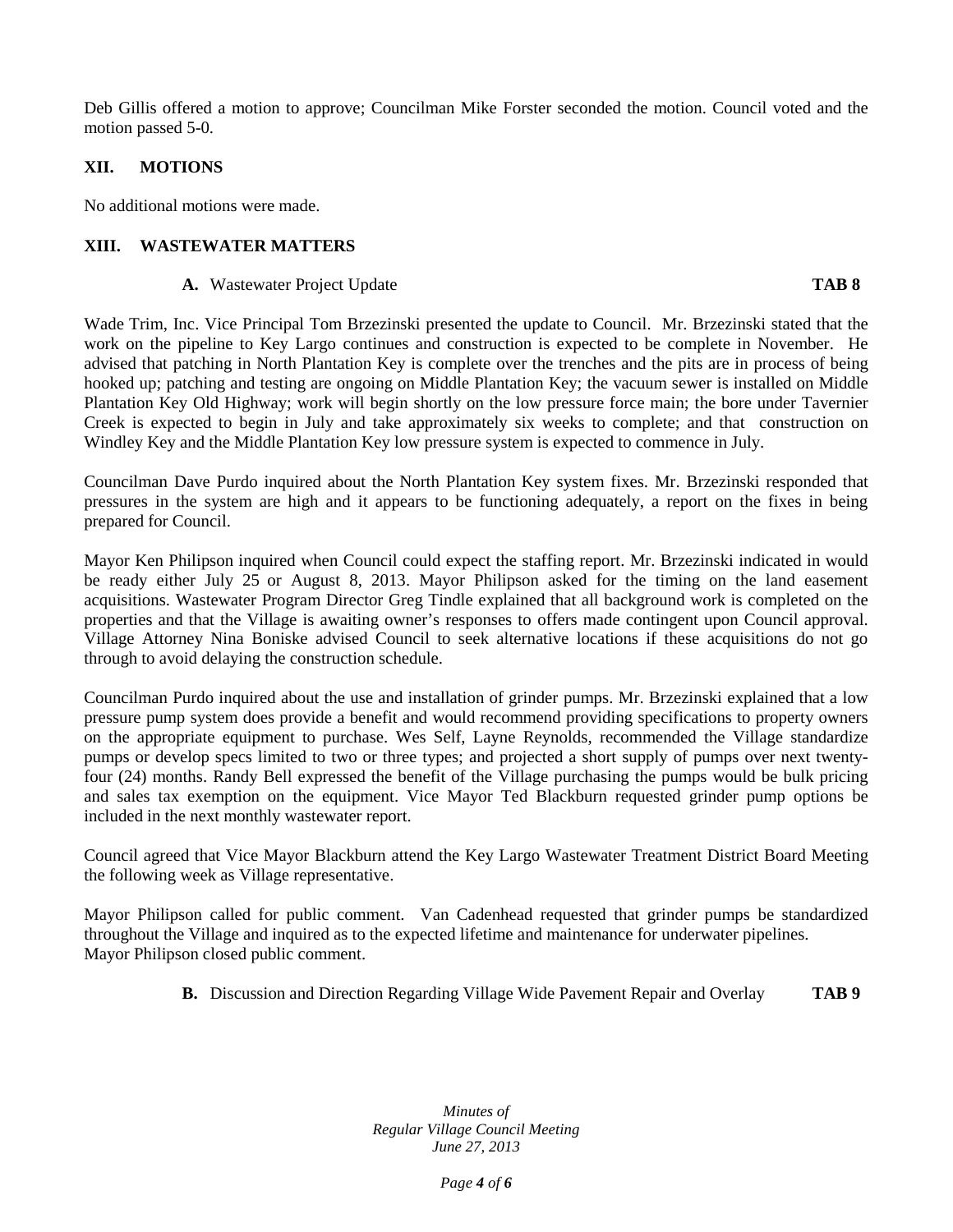Wastewater Program Manager Greg Tindle summarized the discussion item and staff's recommendations. The cost for Village Wide Pavement Repair and overlay would come at a cost of \$8,250,348. Vice Mayor Blackburn inquired whether the Old Highway was included for pavement overlay; Mr. Tindle confirmed its inclusion.

Council discussion ensued regarding competitive solicitation for the pavement overlay. Mayor Ken Philipson, Vice Mayor Ted Blackburn, Councilwoman Deb Gillis and Councilman Dave Purdo agreed not to go out to bid; Councilman Mike Forster disagreed.

Councilman Forster would like Reynolds to reimburse Village \$94,000 for the cost of the paving survey since the contract will go them now without bid. Wes Self, Reynolds, asserted the paving survey was arduous and it was used to determine the scope of service requested by Council. Mr. Self stated that he could not guarantee his asphalt contractor's pricing for a prolonged period and requested Council make a determination on the change order for paving. Village Attorney Nina Boniske advised Council that they could approve the change order for paving at the July 11, 2013 Regular Village Council Meeting, but that the source of funds for paving private roads must be addressed.

Finance Director Maria Aguilar reported the Transportation Fund balance will be approximately one million dollars (\$1,000,000.00) by the end of the year. Ms. Aguilar explained the remainder of the paving costs would potentially be borrowed, pledging those annual revenue sources as way to pay the debt service. She summarized the other potential funding sources and indicated further research would be required to determine if the Transportation Funds can be used for private roads.

Councilman Forster stated that it had been confirmed that Wade Trim is not charging additional costs for the management of the paving overlay. Wade Trim, Inc. Vice Principal Tom Brzezinski confirmed this.

Mayor Philipson called for public comment. Stan Margulies urged Council to move forward with the change order for full overlay. Van Cadenhead agreed that full overlay is needed and requested that Council put the item out to bid. Mayor Philipson closed public comment.

Nina Boniske clarified that the Reynolds contract had an allowance for paving, but time constraints to meet the deadline for the Mayfield Grant did not allow time for Reynolds to complete the necessary calculations. Ms. Boniske reminded Council that the Village purchasing ordinance states that expenses exceeding four million dollars (\$4,000,000.00) require a super majority vote.

Council directed staff to bring back to Council at a subsequent meeting a single change order with three components for: 1) private paving; 2) public paving; and 3) Venetian Shores.

# **XIV. MAYOR / COUNCIL COMMUNICATIONS**

Mayor Philipson requested the Village Manager address David Elbaum's earlier public comment. Village Manager Ed Koconis stated he would discuss the matter with the Chief Building Official, the Code Enforcement Officer and the Code Enforcement Attorney, and contact Mr. Elbaum with an update on resolution of the situation. Village Attorney Nina Boniske recommended the Code Enforcement Officers investigate if the local option tourist tax and sales tax are being filed by the property owner.

> **A.** Discussion Regarding Golf Carts and 18-Wheeler Vehicles on the Old Highway – Mayor Ken Philipson

> > *Minutes of Regular Village Council Meeting June 27, 2013*